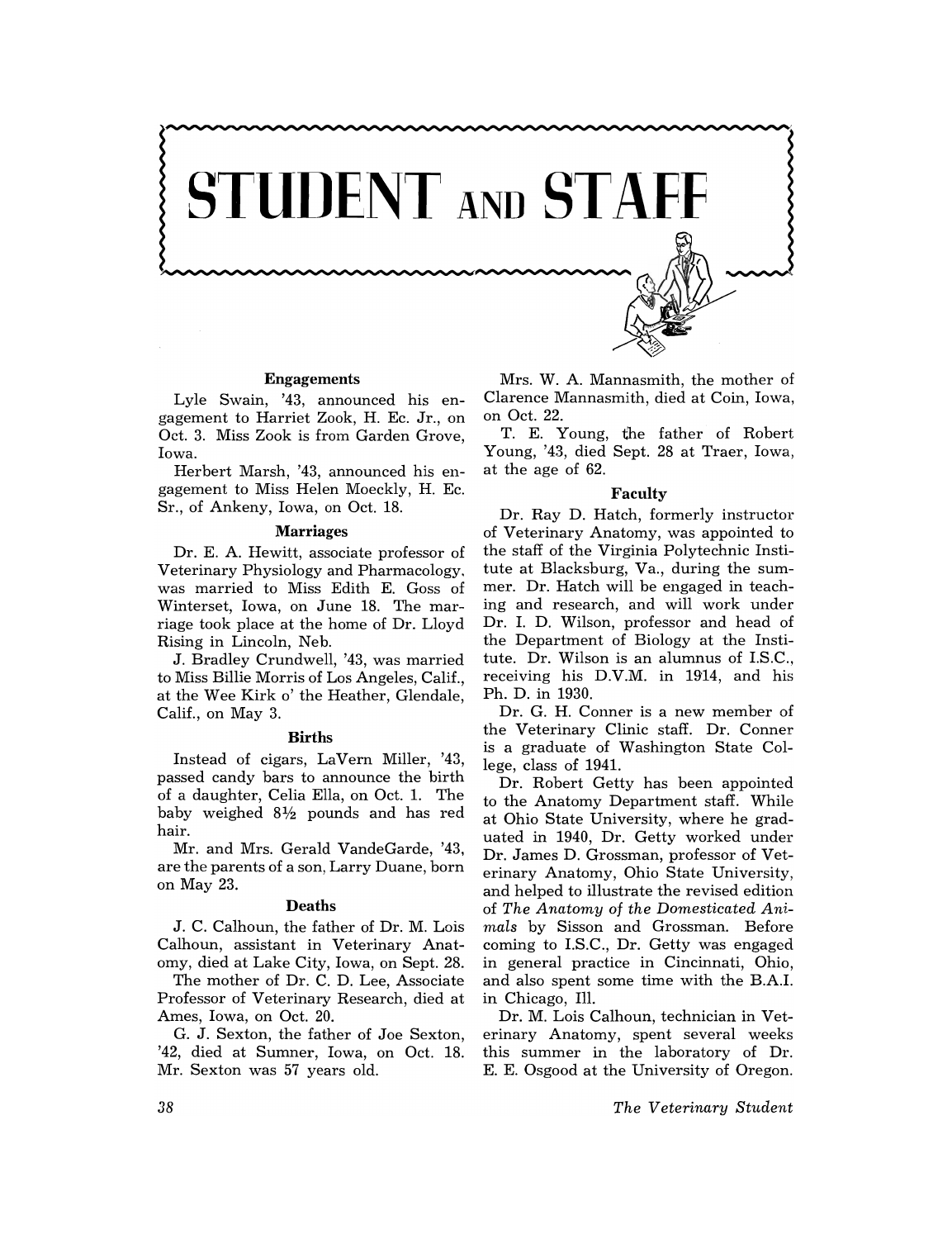

**WHETHER**  ~~ *Floating"* 

ON THE **DANCE FLOOR** 

### **OR**

~~ *Floating"* 

**THE OLD MARE'S TEETH** 



## *The* **1. s. C,** *Vets*

have many memories to carry out into practice with them. Insure yourself memories in the future by buying your Bomb now.

The "prognosis" this quarter is favorable. Prices advance next quarter.

# l **BOMB of 1942**  50th *Anniversary* Issue